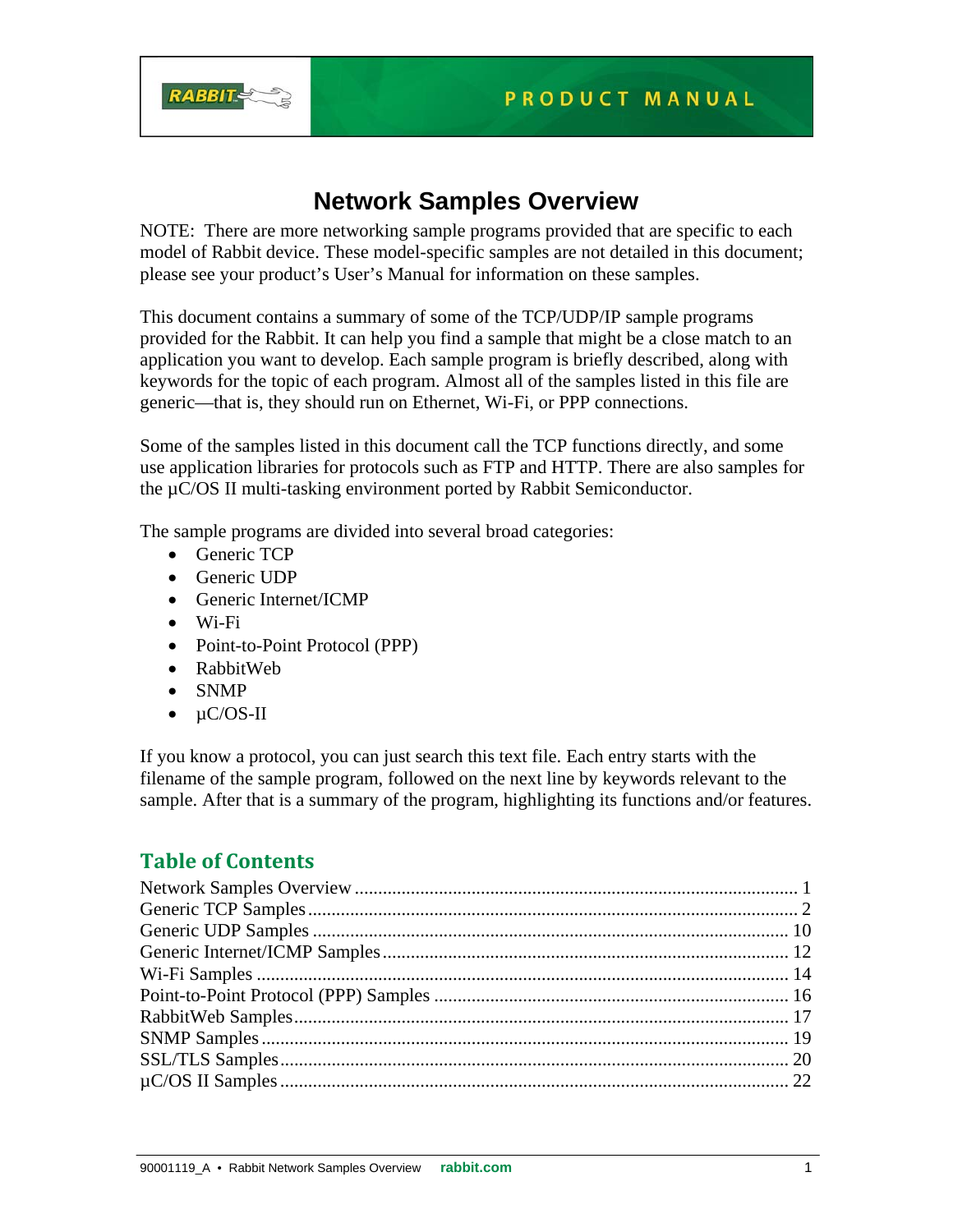

## **Generic TCP Samples**

This group of programs contains TCP samples that work on any Ethernet or Wi-Fi board. They can be modified to use PPP instead. These samples are generally the higher protocols, such as HTTP, telnet, and SMTP.

## **Samples\Tcpip\active.c Keywords: TCP, http**

Retrieves a web page from an HTTP server. All addresses are compiled in. Demonstrates using **sock\_established()** and **sock\_bytesready()** to make sure the socket is connected.

## **Samples\Tcpip\echo.c**

## **Keywords: TCP, listen**

This program demonstrates the **tcp\_listen()** call. A basic server, that when a client connects, echoes back to them any data that they send. Data also displayed on Stdout. Can be configured to listen on different TCP ports.

## **Samples\Tcpip\multi\_echo.c**

## **Keywords: TCP, listen**

Like echo.c, this sample shows how to construct an echo server that simply sends back any data that it receives. This sample, however, also shows how to have multiple echo servers operating on multiple TCP ports and even on multiple network interfaces (e.g., both Ethernet and PPP).

## **Samples\Tcpip\nist\_time.c Keywords: TCP daytime, RFC867, RFC868**

Accesses the current time from a well-known "daytime server." Decodes the time and updates the Rabbit's RTC with the time.

## **Samples\Tcpip\serialexa.c**

## **Keywords: TCP, telnet, serial**

This program directs all of the data from a serial port to a TCP port and vice versa. Demonstrates buffering and timeouts. Can handle multiple connections through a state machine it uses.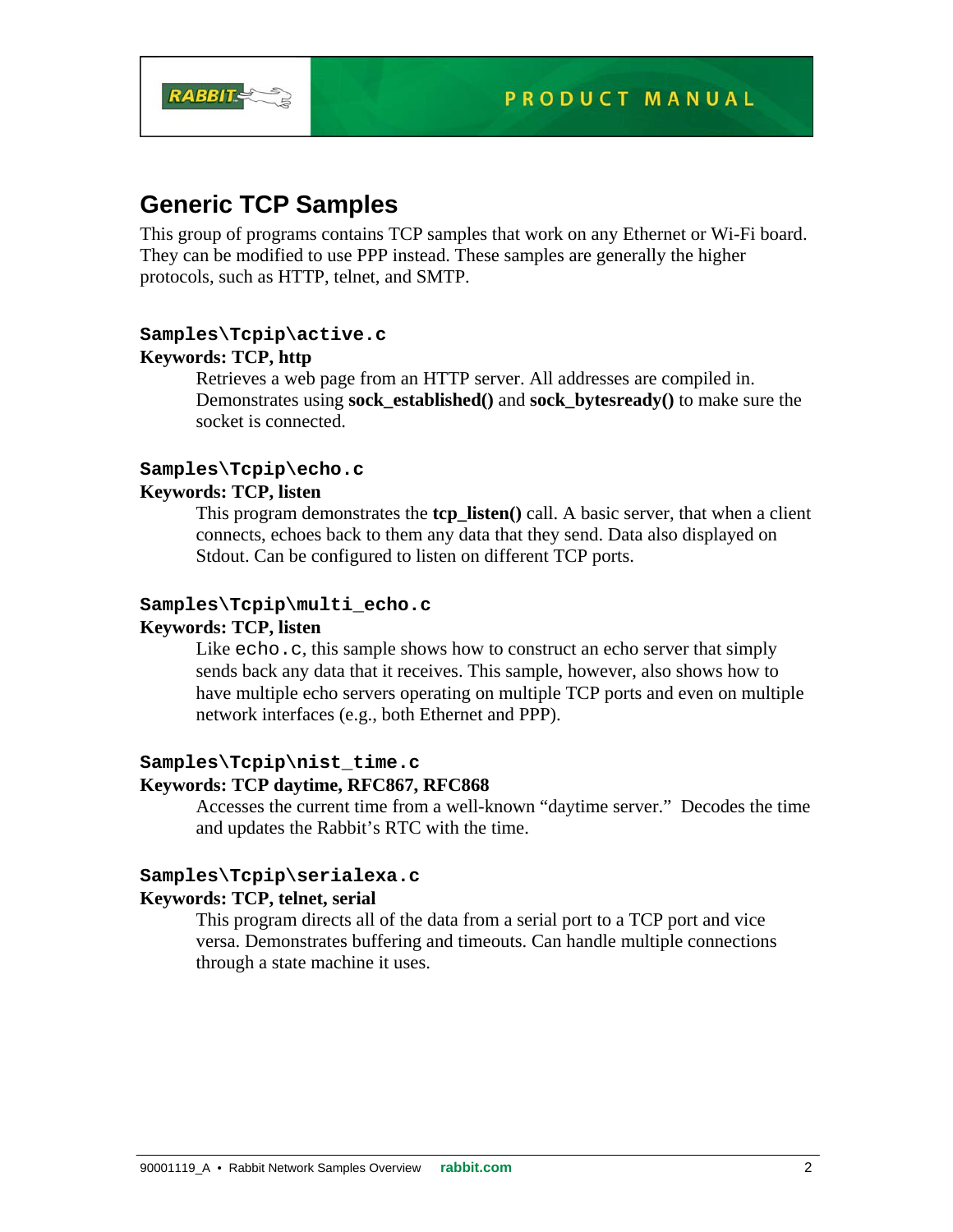

## **Samples\Tcpip\state.c**

## **Keywords: TCP, HTTP server**

This program demonstrates building a state machine-based Internet server. The example is a simple web server (it doesn't use HTTP.LIB). Study the usage of **sock\_dataready()** and **sock\_fastwrite()** here when implementing your own server.

#### **Samples\Tcpip\tcp\_time.c**

#### **Keywords: TCP, UDP, time, RFC868**

Demonstrate how to talk to one or more "Time Protocol" servers (see RFC868 at **http://www.faqs.org/rfcs/rfc868.html**). Code includes both client and server. Permits Rabbit to get a reliable wall-clock time from the network. Uses TCP/UDP to connect to a sequence of Time servers. The list of servers is specified in an initialized array. You might like to use this as a basis for adding a reliable wallclock time. Note that UDP is used to query the servers, but the target allows both TCP and UDP queries to its server sockets. This sample also demonstrates the extended UDP functions and waiting for DNS name-to-IP resolving (some of the finer details or DCRTCP).

#### **Samples\Tcpip\tcp\_timemulti.c Keywords: TCP, UDP, time, RFC868**

This demo is same as tcp\_time.c, except that multiple interfaces may be specified. Demonstrate how to talk to one or more "Time Protocol" servers (see RFC868 at **http://www.faqs.org/rfcs/rfc868.html**). Code includes both client and server. Permits Rabbit to get a reliable wall-clock time from the network. Uses TCP/UDP to connect to a sequence of Time servers. The list of servers is specified in an initialized array. You might like to use this as a basis for adding a reliable wallclock time. Note that UDP is used to query the servers, but the target allows both TCP and UDP queries to its server sockets. This sample also demonstrates the extended UDP functions and waiting for DNS name-to-IP resolving (some of the finer details or DCRTCP).

#### **Samples\Tcpip\Bsd\bsd.c**

#### **Keywords: resolve, TCP, connecting, name service, domain name**

Opens a port and waits for connections. Demonstrates some of the informational routines in the TCP stack, including set/gethostname(), set/getdomainname(), getsockname(), and getpeername(). Also how to format for printing the IP address.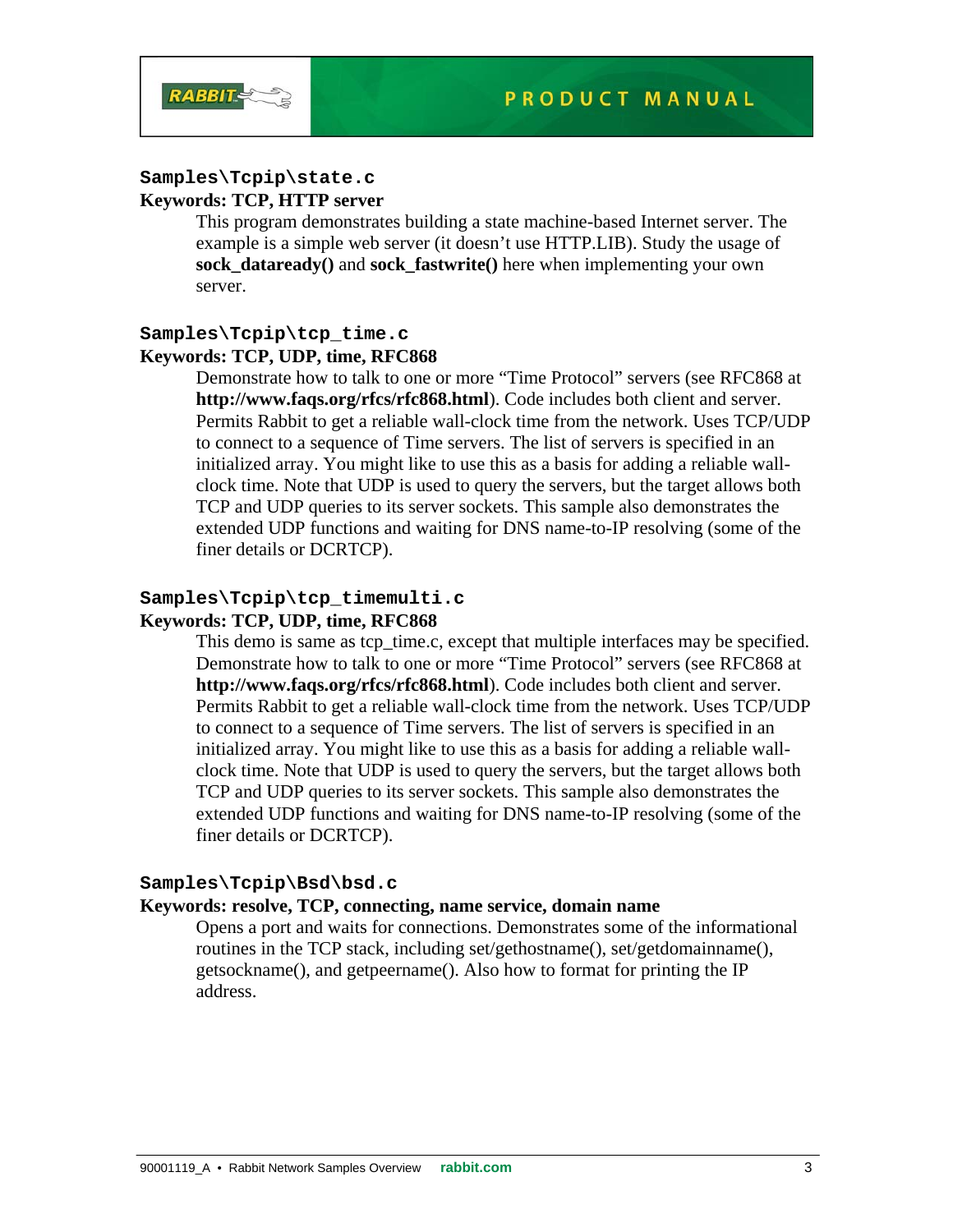

#### **Samples\Tcpip\ftp\ftp2fat.c Keywords: FTP client, FAT**

Downloads a file from a remote FTP server and saves it to the FAT filesystem on the Rabbit. Requires hardware with mass storage (NAND flash, serial flash, SD card, etc.).

# **Samples\Tcpip\Ftp\ftp\_client.c**

## **Keywords: FTP client**

Demonstration of the use of the ftp\_client library to download and upload files. Uses both "standard" mode and "data handler" mode. Optionally, also includes FTP server library making it do the same things as the FTP SERVER.C sample program.

## **Samples\Tcpip\Ftp\ftp\_fat.c**

#### **Keywords: FTP server, FAT**

Demonstration of a simple FTP server, using the ftp library, that allows file uploads and deletion. This sample uses the FAT library for storage.

#### **Samples\Tcpip\Ftp\ftp\_server.c**

#### **Keywords: FTP server, sspec**

Demonstrates the Rabbit FTP server library. Two files are given to user "anonymous" and three files for user "foo" who can see the first two files, but not the other way around. One file is created from **xstring** text. Uses **sspec\_addxmemfile()** to add compiled in files, and **sauth\_adduser()** to create authorized users, joined together with **sspec\_setuser()**.

## **Samples\Tcpip\Http\authentication.c**

#### **Keywords: HTTP, authentication**

This sample shows how to use HTTP authentication (both basic mode and digest mode) with the HTTP (web server) library. Authentication allows restricting access to content based on username/password credentials.

# **Samples\Tcpip\Http\cgi.c**

## **Keywords: HTTP, CGI**

Demonstrates a CGI function with the HTTP server library.

**HTTPSPEC\_FUNCTION** means a function will be creating the whole page dynamically. This program outputs a simple counter, incremented each time the CGI page is accessed. The function **http\_date\_str()** is used in the header, and **cgi\_sendstring()** sends the whole response to the browser. The counter is not referenced using SSI.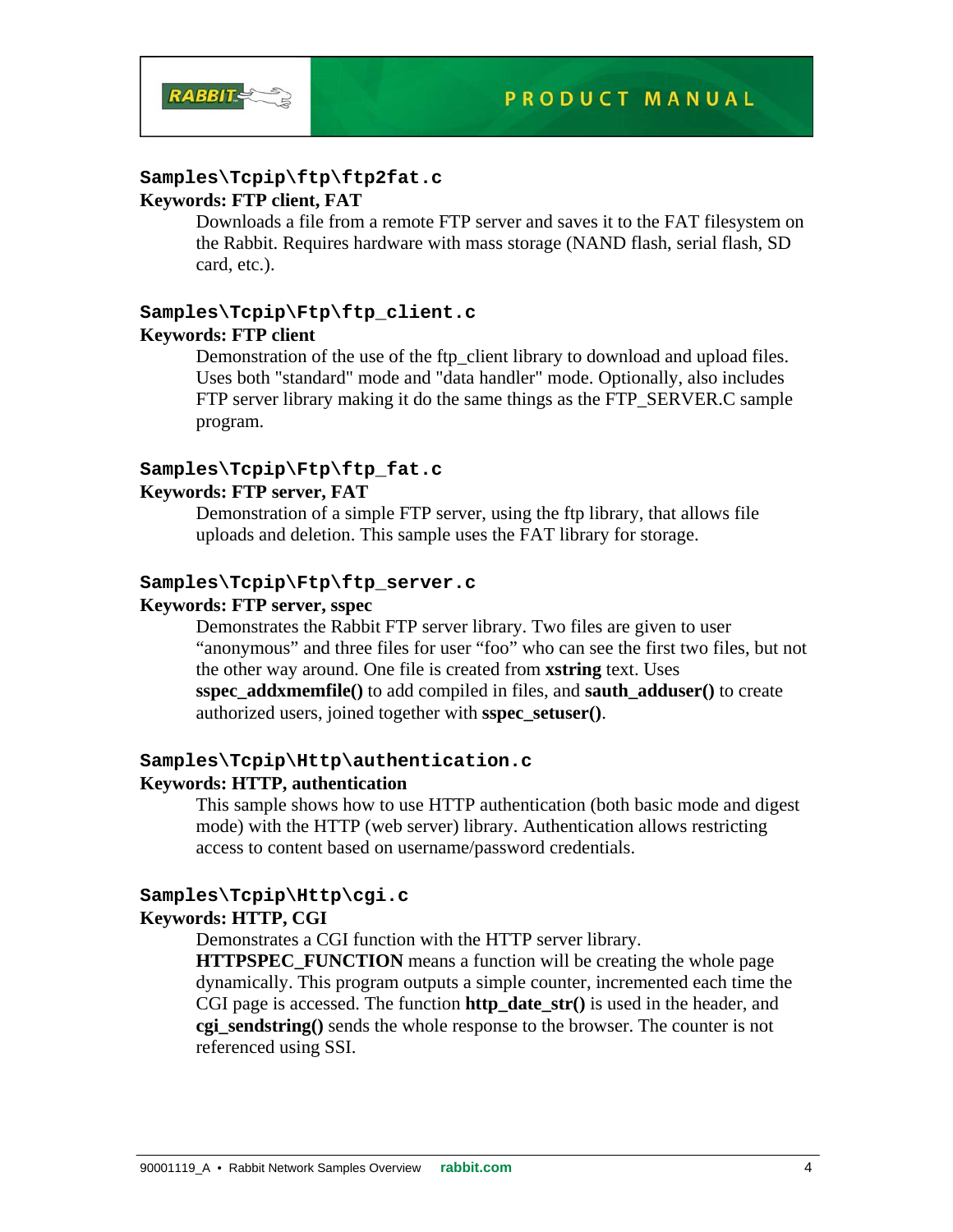

#### **Samples\Tcpip\Http\cgi\_concurrent.c**

#### **Keywords: HTTP, CGI**

This program demonstrates some more complex CGI programming. In particular, it demonstrates how to use the user data area within each HTTP state structure, as well as how to share access to a resource. These techniques allow for multiple concurrent CGI processes.

## **Samples\Tcpip\Http\flashlog.c**

#### **Keywords: HTTP, Forms, SSPEC, CGI, Flash memory**

The program logs users that request a controller's page. The log can be viewed online. Uses CGI pages to make entries, clear and display the access log. A form to alter the date uses **sspec\_addform()** to construct it dynamically. Form inputs are programmed with a maximum width and a specific valid numeric range for each field.

## **Samples\Tcpip\Http\form1.c**

### **Keywords: HTTP, Forms, SSPEC**

Demonstrates dynamically building adding pages to the HTTP server. These pages have forms with two dependent variables. Software validates this, and rejects incorrect values. See the RabbitWeb software module for a better way to solve this problem.

#### **Samples\Tcpip\Http\form2.c**

#### **Keywords: HTTP, Forms, SSPEC, authentication**

An example of a simple HTTP form generation and parsing program with password protection of the form. This is similar to form1.c, but with the addition of authentication.

## **Samples\Tcpip\http\http2fat.c Keywords: HTTP client, FAT**

Downloads a file from a remote HTTP (web) server and saves it to the FAT filesystem on the Rabbit. Requires hardware with mass storage (NAND flash, serial flash, SD card, etc.).

## **Samples\Tcpip\http\http client.c**

## **Keywords: HTTP client**

Demonstrates use of the HTTP client library to open a connection to a remote HTTP (web) server. Parses headers and can optionally set the Rabbit's RTC to match the server's clock.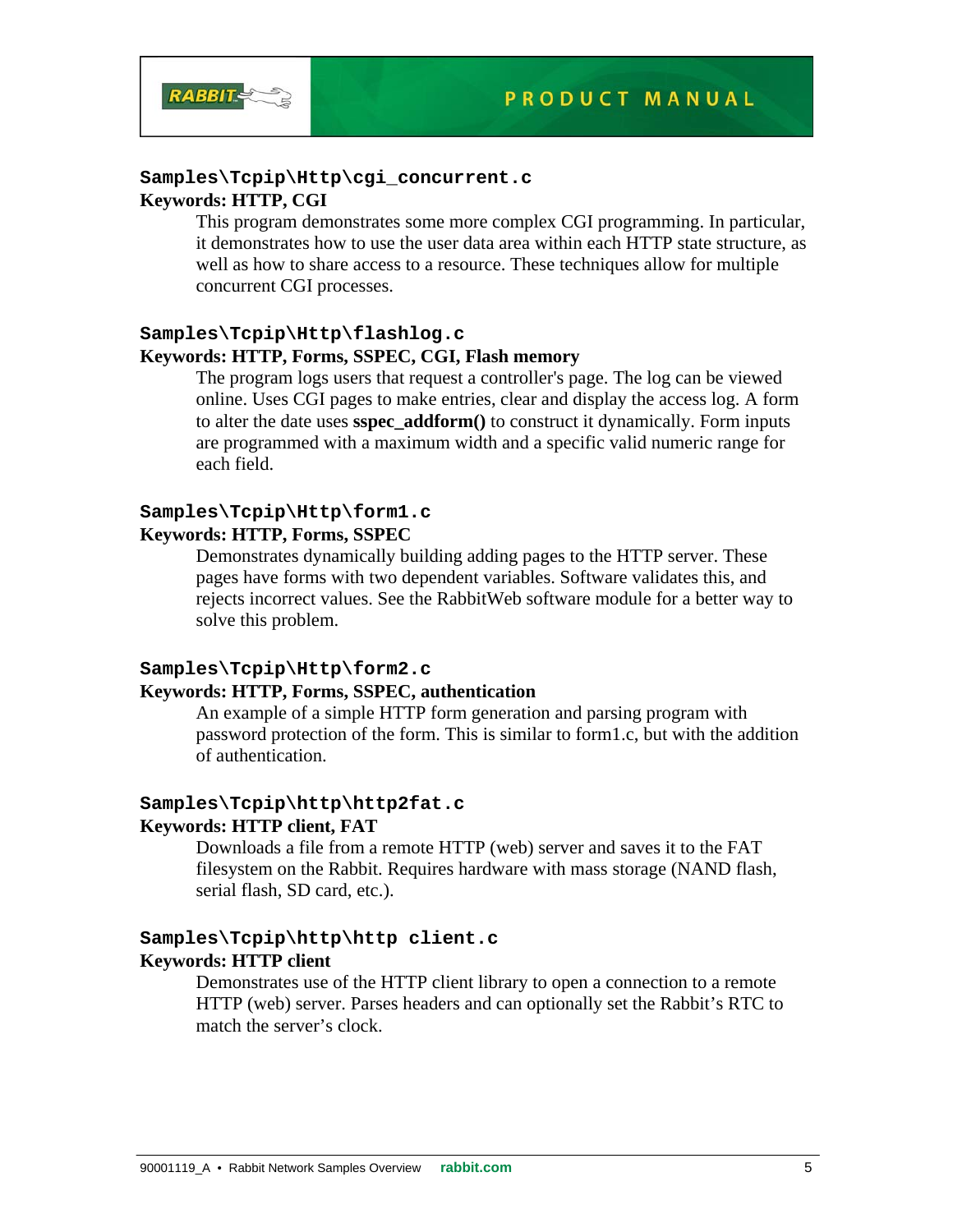

# **Samples\Tcpip\Http\http\_upld.c**

#### **Keywords: HTTP server, CGI, upload**  Demonstrates how to upload a file to the HTTP server through a CGI function.

This program simply displays the uploaded information on the stdio window.

## **Samples\Tcpip\Http\httpupld2.c Keywords: HTTP server, CGI, upload**

Demonstrate the HTTP file upload facility. This is the same demo as httpupld.c, except that it generates the HTML response in the CGI function itself (instead of using http\_switchCGI() to respond with a pre-configured HTML file).

## **Samples\Tcpip\Http\multiweb.c**

## **Keywords: HTTP server**

This sample shows a web server running on multiple network interfaces simultaneously, such as Ethernet and PPP.

## **Samples\Tcpip\Http\post.c**

## **Keywords: HTTP server, CGI, form post**

Maintain two string fields posted from a form. Includes logic to decode the form URL sent back on submit.

## **Samples\Tcpip\Http\post2.c**

## **Keywords: HTTP server, CGI, form post, SSPEC**

Extends the **http\post.c** example to also control LEDs on the prototype board. Once the user registers themselves, a cookie is sent to the browser. Whenever the user changes an LED, a user-specific log entry is created. This tracks (records) the user's actions based on their cookie. Uses the **SSPEC\_RESOURCETABLE** to statically define the web site's contents.

## **Samples\Tcpip\Http\post2a.c**

## **Keywords: HTTP server, CGI, form post, ZSERVER**

This is an alternate version of **http\post2.c** that uses the **ZSERVER.LIB** functionality to build the server table. Comparison with **post2.c** shows how a program can be converted from using **SSPEC\_RESOURCETABLE** to **ZSERVER.LIB** functionality. This uses the **http\post.c** style form submission, and the **ssi.c** style dynamic pages to build a fully functional and audited controller. At the user's first access the page, they enter their name into a form, which is then stored in a HTTP cookie. This is used to later build an audit trail of what changes each user makes.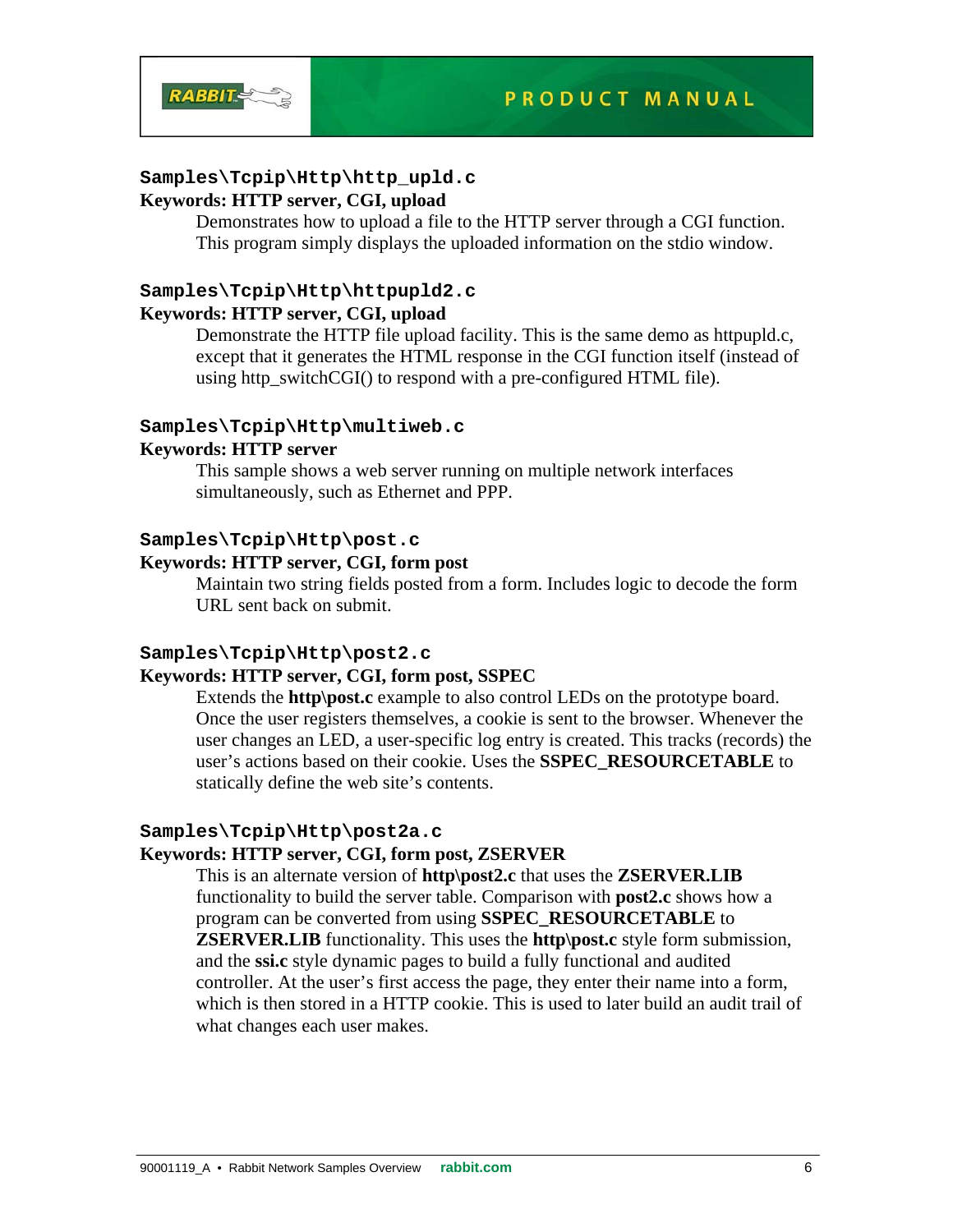

## **Samples\Tcpip\Http\refresh.c**

## **Keywords: HTTP server, SSI variable, auto-refresh**

Sets up JavaScript to keep on refreshing a web page. The page has an SSI variable that increments on each refresh. Refresh done with:

<BODY onLoad=window.setTimeout("location.href='index.shtml'",1000)>

## **Samples\Tcpip\Http\ssi.c**

## **Keywords: HTTP server, dynamic web page, SSI**

Uses SSI (server-side includes) to display the state of four virtual lights. After the user hits a (web page) button, the form submits to update the LED states. This program simulates the LED's. See your device's user manual for a program that can change actual LED's on your device.

## **Samples\Tcpip\Http\ssi2.c**

## **Keywords: HTTP server, dynamic web page, SSI, peer name**

The same lights and buttons from http\ssi.c, with an audit log of who made what changes, encoded as a hash of the remote user's IP address using getpeername(). The audit log is a circular queue.

### **Samples\Tcpip\Http\ssi2\_fat.c**

#### **Keywords: HTTP server, dynamic web page, SSI, peer name, FAT**

This is the same as ssi2.c, except that the FAT filesystem is used to contain the web pages and images.

#### **Samples\Tcpip\Http\static.c**

## **Keywords: HTTP server, static web page**

A very basic web server example with static pages. This program completely initializes the library, outputting a basic static web page. Contains lots of comments explaining the defines and settings.

#### **Samples\Tcpip\Http\static2.c**

### **Keywords: HTTP server, static web page, xmemory file, FTP server**

Basic web server example that serves its "index.html" page from xmemory. It can be uploaded with FTP.

#### **Samples\Tcpip\Http\upld\_fat.c**

## **Keywords: HTTP server, FAT, upload**

Demonstrate the HTTP file upload facility, using the default handlers. This sample uses the FAT filesystem so that there is somewhere we can save the uploaded file.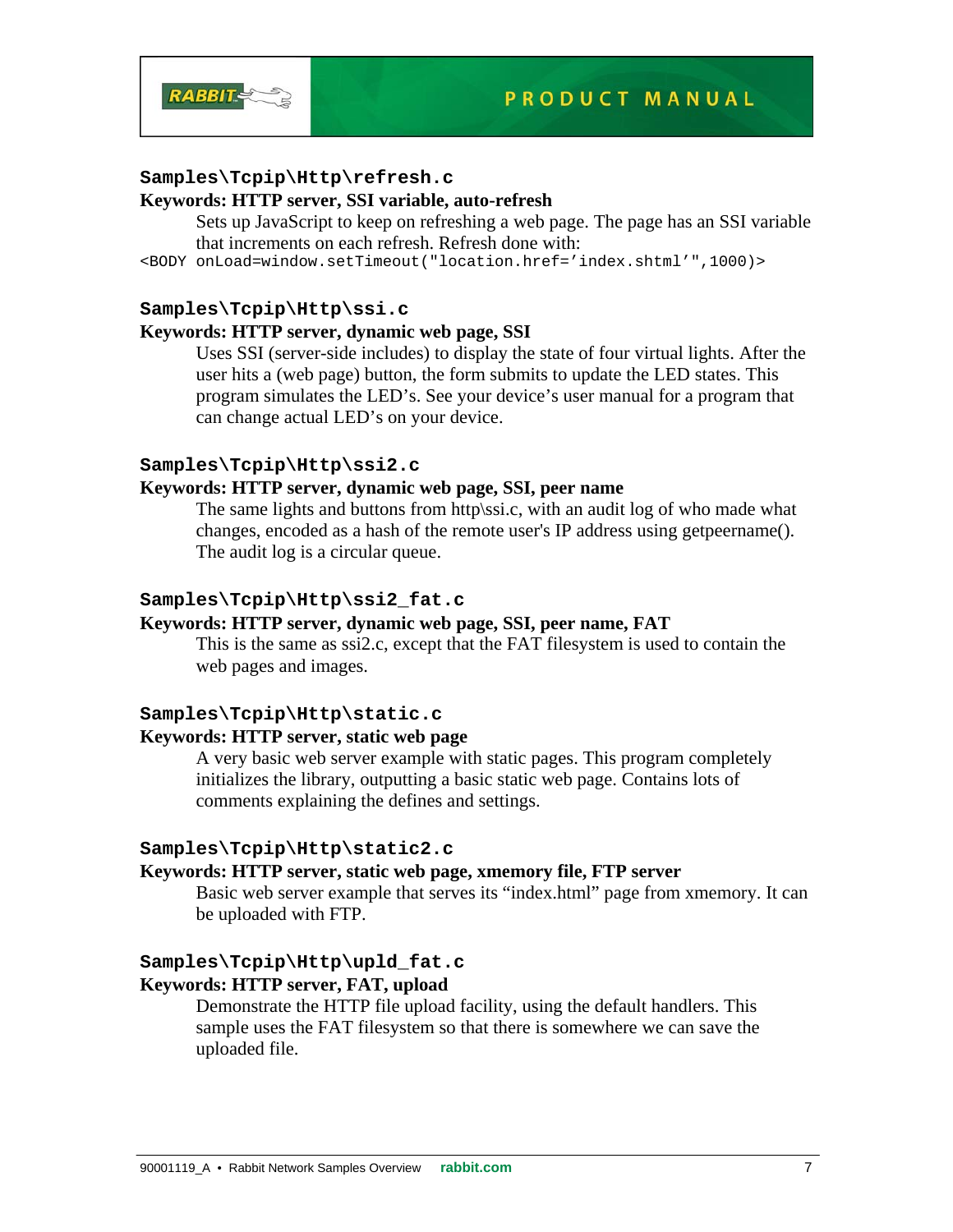

## **Samples\Tcpip\Http\zimport.c**

## **Keywords: HTTP server, zimport**

This program uses the ZIMPORT.LIB library to compress web pages that are served by the HTTP server. It demonstrates a couple of different ways in which compressed files can be used with the HTTP server.

## **Samples\Tcpip\Pop\parse\_extra.c**

## **Keywords: POP client, read E-mail**

Reads and downloads E-mail from a POP3 server. Defines **POP\_PARSE\_EXTRA** to displays messages in a nice format, separating header fields from the message body.

#### **Samples\Tcpip\Pop\pop.c**

## **Keywords: POP client, read E-mail**

Reads and downloads E-mail from a POP3 server. Displays messages.

## **Samples\Tcpip\Smtp\smtp.c**

## **Keywords: send E-mail, SMTP**

Sends an E-mail using a root memory string. Also supports SMTP authentication.

#### **Samples\Tcpip\Smtp\smtp\_dh.c**

#### **Keywords: send E-mail, SMTP**

A small program that uses the SMTP library to send an e-mail. This makes use of the smtp data handler() function to generate message data on-the-fly.

#### **Samples\Tcpip\Smtp\smtpxmem.c**

#### **Keywords: send E-mail, SMTP**

Sends an E-mail, taking the message body from xmemory. Also supports SMTP authentication

#### **Samples\Tcpip\Telnet\rxsample.c**

#### **Keywords: telnet server, serial**

Starts up a listen on TCP port 23. When a connection is established, all writes from the remote host are sent to Stdout (displayed in the Dynamic C IDE). This sample doesn't provide a way to send data to the remote host.

#### **Samples\Tcpip\Telnet\vserial.c**

#### **Keywords: telnet server, virtual serial driver**

Uses **VSERIAL.LIB** to create a bidirectional stream between a telnet port and a serial port on the Rabbit. It extends the application, **TcpIp\telnet\rxsample.c**, from just output to a serial port to bidirectional communication. Connection will be re-established after it's closed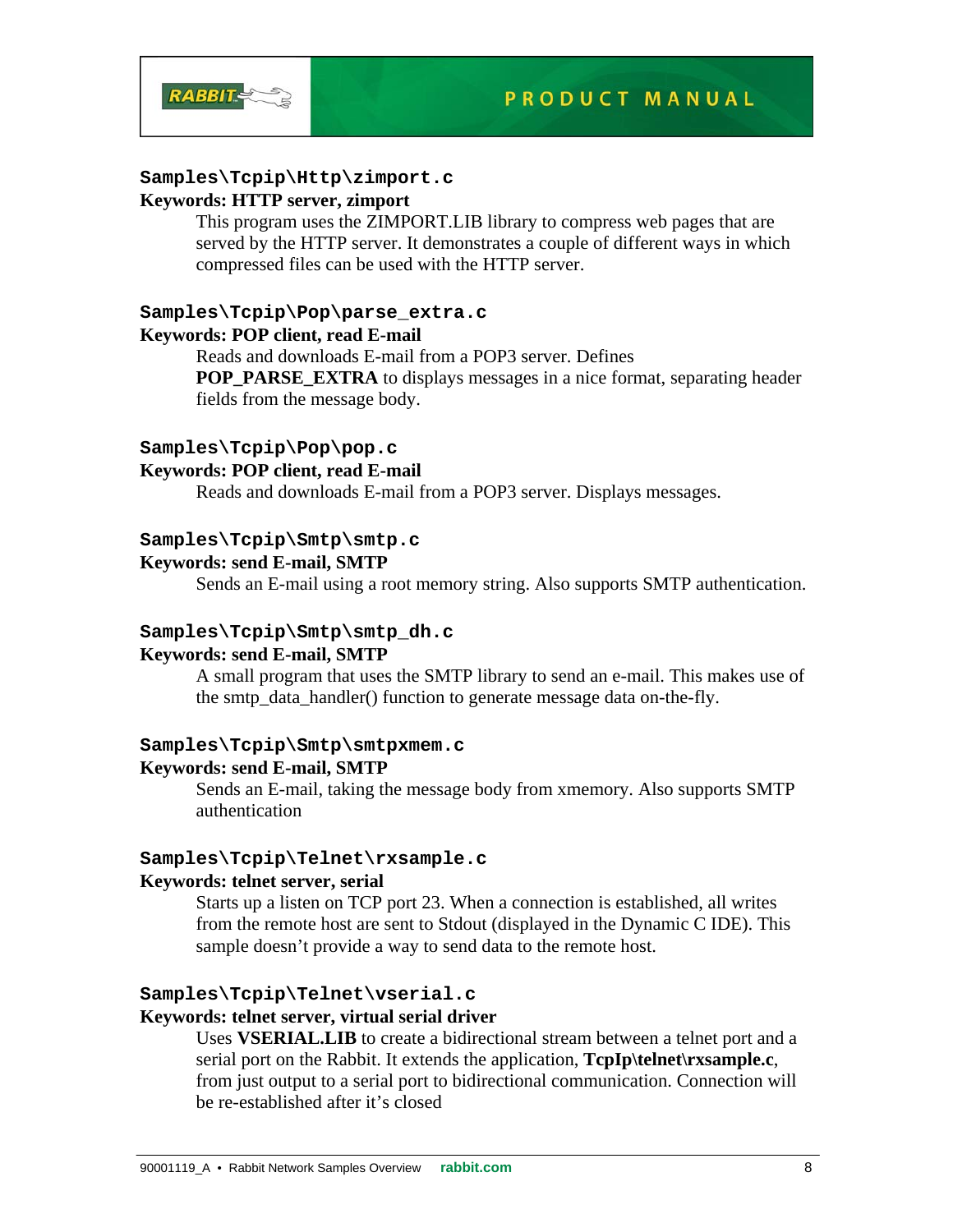

#### **Samples\Tcpip\zserver\fat\_serve.c Keywords: ZServer, FAT, HTTP**

Sample program to demonstrate use of ZSERVER.LIB and FAT filesystem functionality. This is the 2nd of a 2-part sample. The first part (which you should have run already) is FAT\_SETUP.C. This sample sets up a web server which accesses the files which were copied to the FAT filesystem by the previous sample.

## **Samples\Tcpip\zserver\fat\_serve2.c Keywords: ZServer, FAT, HTTP**

Sample program to demonstrate use of ZSERVER.LIB and FAT filesystem functionality. This is the 2nd of a 2-part sample. The first part (which you should have run already) is FAT\_SETUP.C. This sample sets up a web server which accesses the files which were copied to the FAT filesystem by the previous sample. It is similar to FAT\_SERVE.C, except that access permissions have been added.

#### **Samples\Tcpip\zserver\fat\_setup.c Keywords: ZServer, FAT, HTTP**

Sample program to demonstrate use of ZSERVER.LIB and FAT filesystem functionality. This is the first of a 2-part sample. The other part (run next) is FAT\_SERVE.C, or you can run FAT\_SERVE2.C (which adds access control), or you can run samples\tcpip\http\ssi2\_fat.c which adds FAT access to the ssi2.c sample. This sample copies some #ximported files into the FAT filesystem. You should make sure that the FAT filesystem is already formatted (see the FAT samples for how to do this).

## **Samples\Tcpip\zserver\filesystem.c Keywords: ZServer, FAT, HTTP, FTP**

This program demonstrates how to use the features of the ZServer.lib library. This library is an abstraction layer for TCP/IP servers (in particular, the HTTP and FTP servers) that allows those servers to manage files in xmem, root memory, or the FAT filesystem. This sample shows a lot of the run-time capabilities of the ZServer library.

## **Samples\zconsole\userblock\_tcpipconsole.c Keywords: ZConsole, TCP, user block, HTTP**

This example of a ZCONSOLE.LIB program demonstrates how the console configuration information can be stored in the user block. This sample also demonstrates the use of the extended TCP/IP configuration options, including setting multiple name servers, enabling DHCP and ping configuration, and handling multiple interfaces.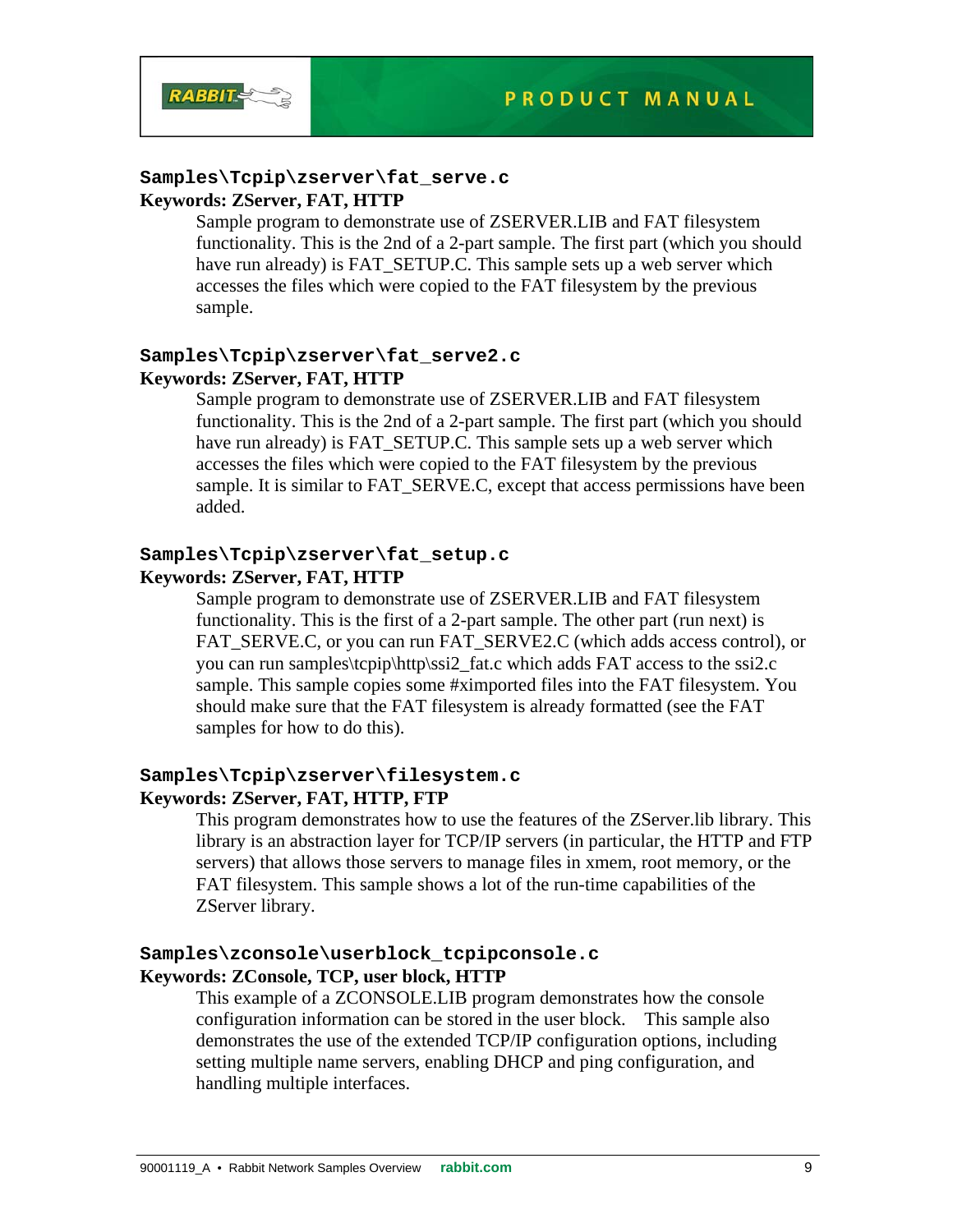

## **Generic UDP Samples**

This group of programs contains UDP samples that work on any Ethernet board.

## **Samples\Tcpip\addp.c**

## **Keywords: UDP**

Demonstrates ADDP.LIB, an implementation of Digi's Advanced Device Discovery Protocol. The programs in the Utilities/ADDP directory can discover and change the network configuration of a Rabbit running addp.c. Works with Ethernet and Wi-Fi only – not compatible with PPP.

## **Samples\Tcpip\multicast.c**

## **Keywords: UDP, multicast, IGMP**

This sample program sends and receives heartbeat packets via multicast UDP sockets. Multiple sockets can be configured to operate at once. IGMP can be enabled so that the multicast datagrams can be routed across subnets. Multicasting is useful when information needs to be transmitted to a group of other devices. All of these devices can be listening on a single multicast group.

#### **Samples\Tcpip\sntp\_time.c Keywords: UDP, time, RFC2030**

Demonstrate how to talk to one or more SNTP servers (see RFC2030 at http://www.faqs.org/rfcs/rfc2030.html) in order for the Rabbit to get a reliable wall-clock time from the network. This sample based on tcp\_time.c, except that we use the more modern and well supported SNTP protocol. The results are much more accurate, typically within a few 10's of ms.

## **Samples\Tcpip\Tftp\tftp.c**

## **Keywords: TFTP server (Trivial FTP)**

Implements a TFTP server that can send one file and receive into another area. (The file system is not used here.) Eliminates all TCP buffers (to reduce RAM footprint). Although the code stores the file in a fixed-sized block of root memory, commented code shows how to store it in xmemory.

# **Samples\Tcpip\Tftp\tftpclnt.c**

## **Keywords: TFTP client (Trivial FTP)**

Uses TFTP to download one file from the server, then upload the same file. The file is stored into xmemory. Requires a remote host to act as the TFTP server.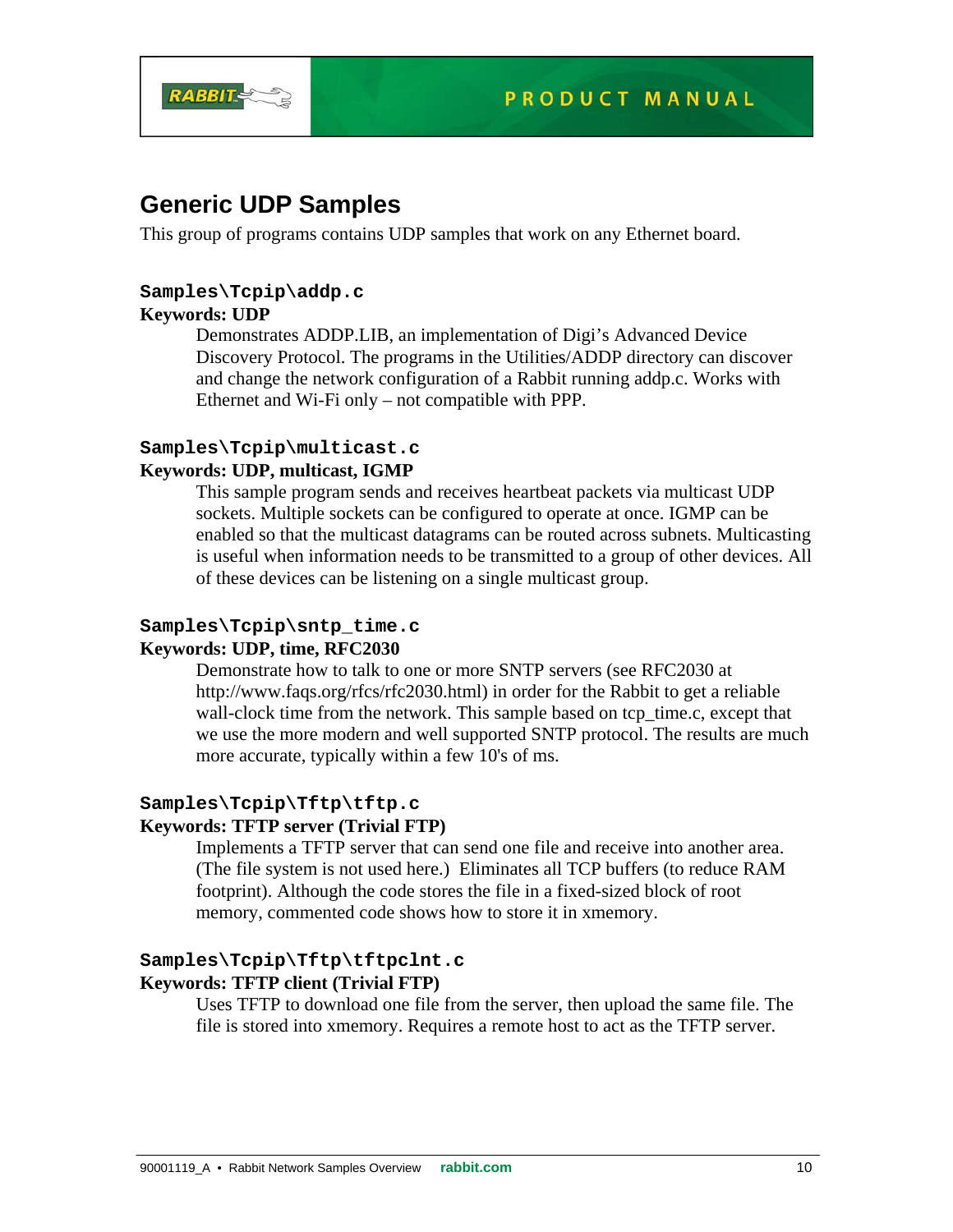

## **Samples\Tcpip\Udp\udp\_cli.c**

## **Keywords: UDP send**

Uses **udp\_send()** to transmit a "heart beat" datagram once a second. Can be sent to a specific host, or broadcast to the whole local network.

## **Samples\Tcpip\Udp\udp\_echo\_dh.c Keywords: UDP, data handler**

A UDP example, that receives packets from any host on UDP port 7, then echoes the received packet back to the sender. This demonstrates use of a UDP data handler, which is the fastest way to implement UDP-based request/response servers.

# **Samples\Tcpip\Udp\udp\_srv.c**

## **Keywords: UDP receive**

Uses **udp\_recv**() to collect heartbeat datagrams. Since it doesn't use the extended UDP receive function, the first client to send a packet "sets" which host subsequent datagrams will be received from.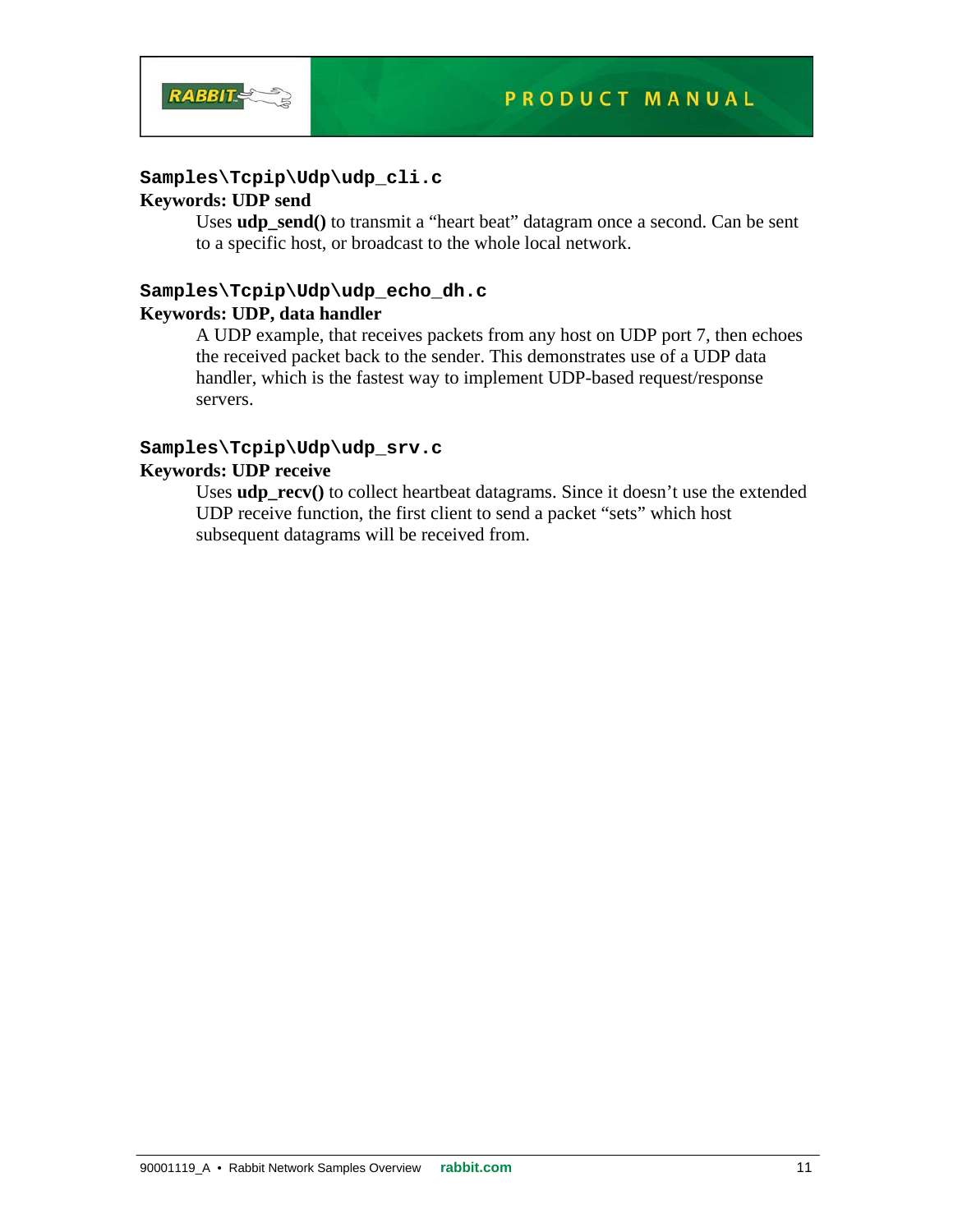

## **Generic Internet/ICMP Samples**

This group of programs include examples of printing the Ethernet MAC address, starting up a DHCP client, resolving a domain name using the DNS library, and the ICMP ping feature. They don't use application-level protocols such as HTTP or FTP.

## **Samples\Tcpip\dhcp.c Keywords: DHCP, debugging**

Configures the network interface automatically via DHCP. Note that you must have a DHCP server available for this sample to work. This sample has a number of debugging and diagnostic features as well, which makes it a very good test program. For example, you can change the network configuration, ping other devices, access a web server, and display configuration information.

## **Samples\Tcpip\dhcp\_bootfile.c Keywords: DHCP, TFTP**

Configures the network interface automatically via DHCP and also downloads a bootfile via TFTP if available. This bootfile may be specified by the DHCP server.

## **Samples\Tcpip\md5\_test.c**

## **Keywords: MD5**

Simple demonstration of MD5 hashing library. MD5 takes any amount of data and produces a 16-byte hash value of it.

## **Samples\Tcpip\netrand.c**

#### **Keywords: random number generator**

Demonstrates how to use the arrival of packets to add randomness to the entropy table for a random number generator. This can improve the "randomness" of the random number generator.

## **Samples\Tcpip\virtualeth.c**

#### **Keywords: virtual Ethernet**

Demonstrates the use of virtual Ethernet interfaces. These are multiple logical interfaces on a single physical Ethernet interface. This could be used to, for instance, replace a number of network devices with a single network device. The advantage of this method is that the system that communicates with these devices would not need to have its configuration or code changed.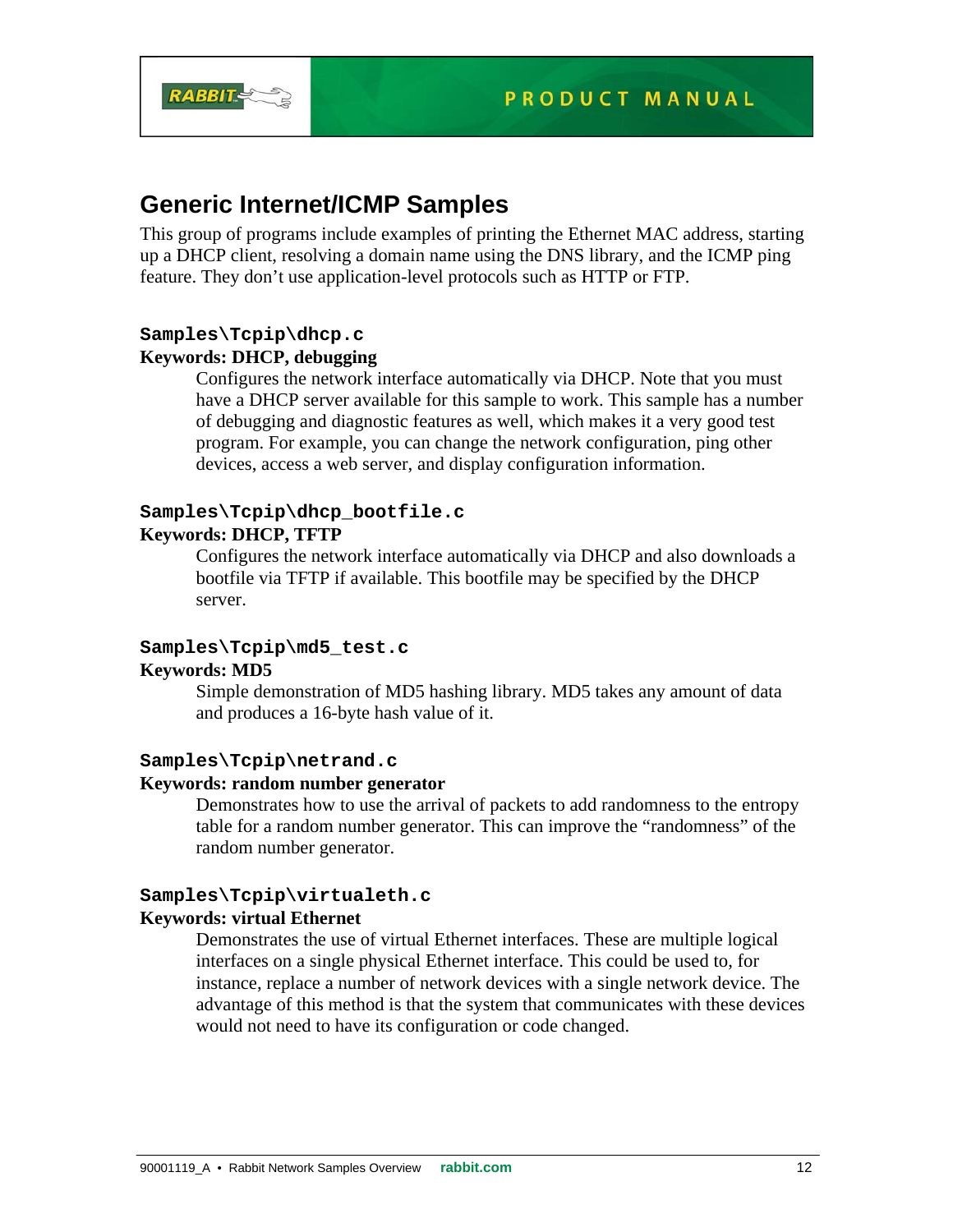

## **Samples\Tcpip\bsd\bsd.c**

#### **Keywords: getpeername(), sethostname(), setdomainname(), getsockname()**

The Rabbit TCP stack does not use the UNIX sockets API. However, it does support some of the naming function calls. This program opens a TCP port and provides information about which hosts connect to it.

#### **Samples\Tcpip\DNS\dns.c**

## **Keywords: DNS, resolve**

Demonstration of how to look up an IP address through a DNS server. This sample uses the blocking resolve() function.

#### **Samples\Tcpip\DNS\dns2.c**

### **Keywords: DNS, resolve**

Manually goes through of process of resolving a network name into an IP address. Uses **resolve name check()** for non-blocking operation. Uses **MY\_DOMAIN** for the default domain (for not fully qualified domain names). This function looks up multiple host names simultaneously. It is organized around a state machine, with separate state information maintained for each request.

#### **Samples\Tcpip\display\_mac.c**

## **Keywords: MAC, Ethernet**

Displays the board's Ethernet MAC (Media Access Connection) "station" address, which is unique to the board. Uses a packet driver function to return the MAC. Rabbit uses a range of addresses; resellers might want to change it to a value inside their own range. Not the same as the IP, which can be bound to different network hardware addresses. The program then loops calling **tcp\_tick()**, so you can ping it from another computer.

## **Samples\Tcpip\ping.c**

#### **Keywords: ICMP, ping, resolve**

Uses compiled in addresses for the host and the target computer to send an ICMP ping request to. Does this once a second using **\_ping()** to handle the ICMP transmission.

#### **Samples\Tcpip\icmp\pingme.c**

#### **Samples\Tcpip\icmp\pingyou.c**

#### **Keywords: ICMP, ping, resolve**

The program **pingyou.c** will send out a series of ICMP ping requests. The program **pingme.c** just sets up the TCP stack and then calls **tcp\_tick()**, which gives time to the TCP stack to handle the ping requests.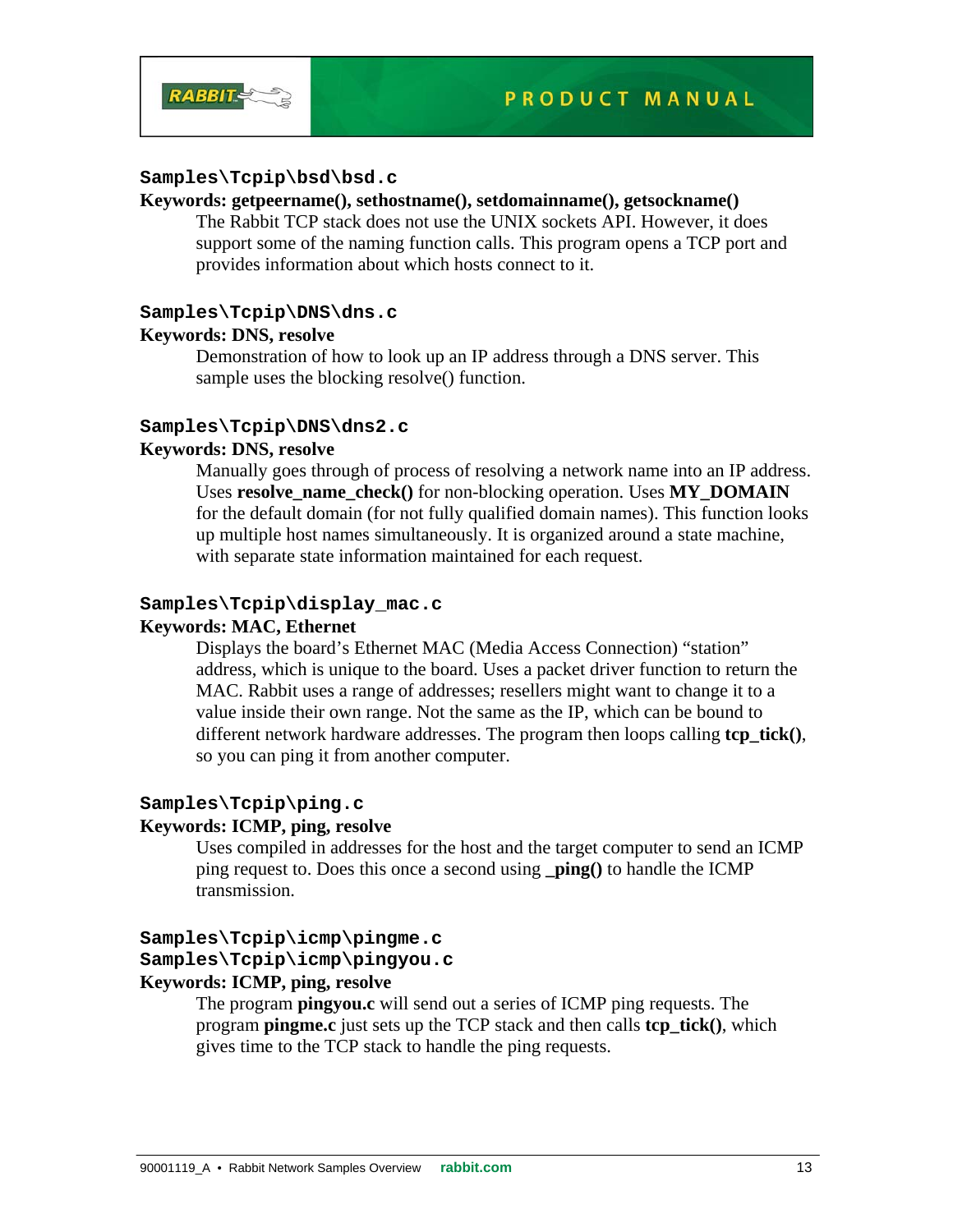

# **Wi-Fi Samples**

The programs in this section have been designed for Rabbit devices with an integrated Wi-Fi networking interface. The Dynamic C TCP/IP stack works unchanged for Wi-Fi devices, but Wi-Fi does have some additional configuration compared to Ethernet. Note that almost all of the other samples in this document will also work for Wi-Fi devices.

#### **Samples\WiFi\WiFiDHCPorStatic.c**

## **Keywords: Wi-Fi, DHCP, configuration**

This sample program demonstrates the runtime selection of a static IP configuration or DHCP. Please see the DHCP.C for a larger example of using DHCP with your application.

## **Samples\WiFi\WiFiMultipleAPs.c**

## **Keywords: Wi-Fi, configuration**

This code demostrates changing AP's using WEP keys. It associates the module with the first AP (AP\_0 defined below) with WEP key KEY0 (defined below). After associating, it waits for a predefined time period, and then pings the Ethernet address of the AP (AP\_ADDRESS\_0). Next, it associates with the second AP and pings its Ethernet address (AP\_1, KEY1, AP\_ADDRESS\_1). Then back to the first AP, etc.

## **Samples\WiFi\WiFiPingYou.c**

#### **Keywords: Wi-Fi, ping, ad-hoc**

This sample program will send out a series of 'pings' to another computer on the network. This is similar to the samples\tcpip\icmp\pingyou.c sample, except it uses an ad-hoc Wi-Fi network.

## **Samples\WiFi\WiFiScan.c**

## **Keywords: Wi-Fi, scan**

This code demostrates how to scan Wi-Fi channels for SSID's using the ioctl WIFI\_SCAN function call. ioctl WIFI\_SCAN takes a while to complete, so it calls a callback function when it is done. The callback function is specified using an ioctl WIFI\_SCANCB function call.

## **Samples\WiFi\WiFiScanAssociate.c**

#### **Keywords: Wi-Fi, scan, configuration**

This code demostrates how to scan Wi-Fi channels for SSID's using the ioctl WIFI\_SCAN function call. It also allows the user to choose an SSID from the scan list with which to associate. Once association has completed, then another device can ping the Wi-Fi device assuming that the other network parameters have been correctly configured.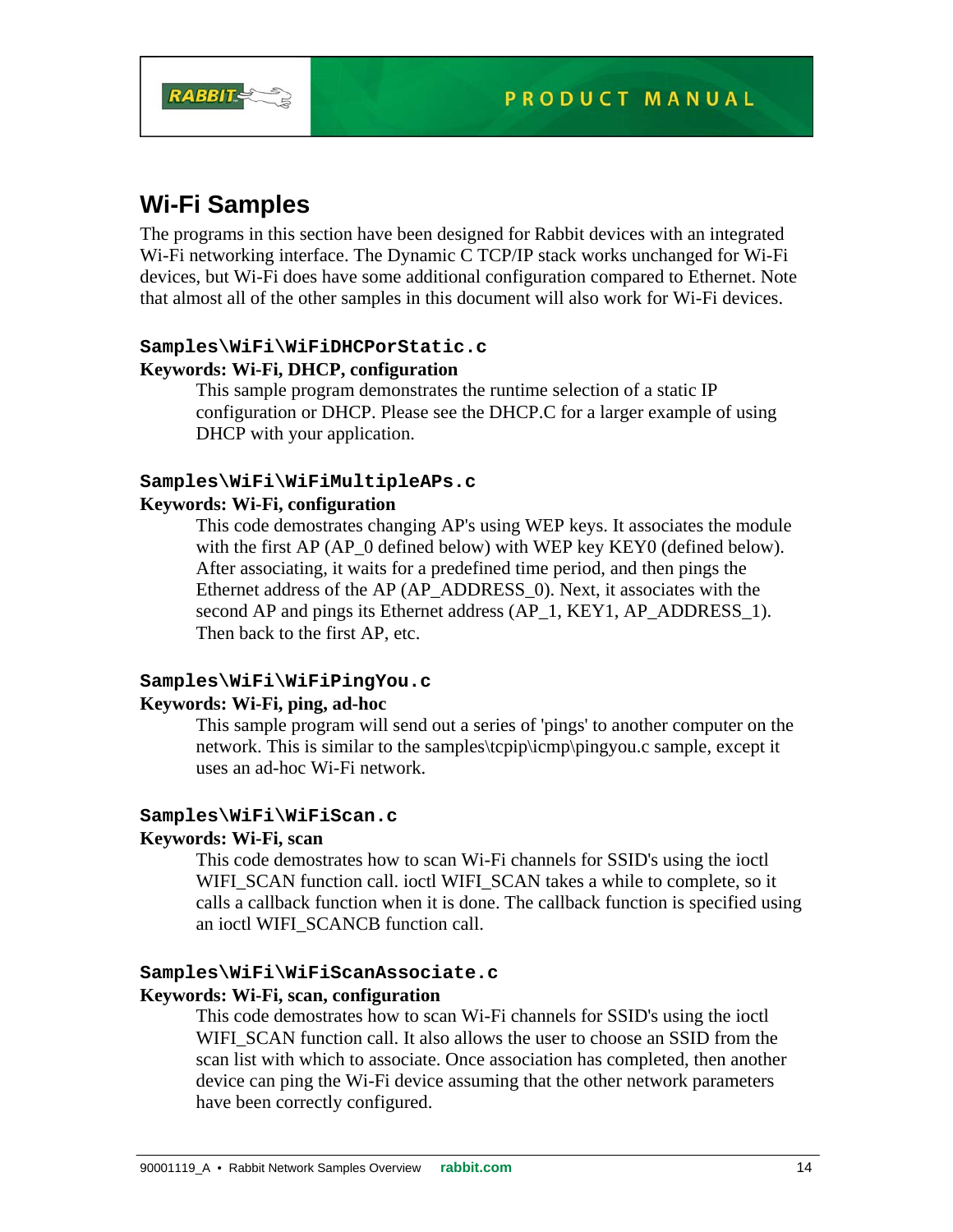

#### **Samples\WiFi\Regulatory\region\_compiletime.c Keywords: Wi-Fi, configuration, regulatory**

This program demonstrates how you can setup your Wi-Fi device at compile time to run in a given region to meet power and channel requirements.

## **Samples\WiFi\Regulatory\region\_multi\_domain.c Keywords: Wi-Fi, configuration, regulatory, 802.11d**

This program demonstrates how the multi-domain option (802.11d) can be used for configuring your device to meet regional regulations. The demo also includes doing pings, which will indicate that the Wi-Fi device has successfully received country information from your access point.

## **Samples\WiFi\Regulatory\region\_runtime\_ping.c Keywords: Wi-Fi, configuration, regulatory**

This program demonstrates how the region setting can be set at runtime for configuring the Wi-Fi device to meet regional regulations. It also shows how you can save and retrieve the region setting from non-volatile memory.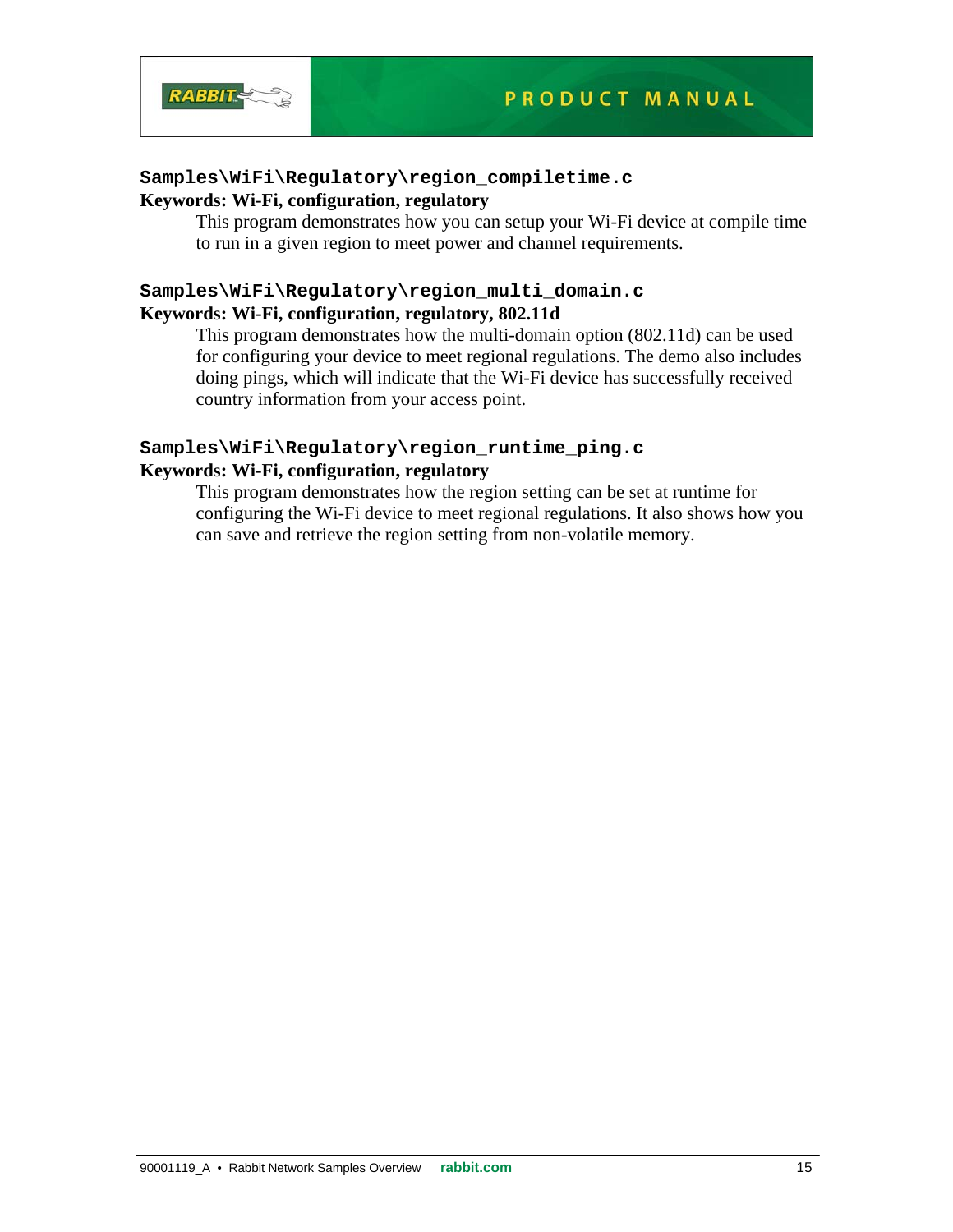

# **Point-to-Point Protocol (PPP) Samples**

These applications demonstrate PPP (and PPP over Ethernet) features.

## **Samples\Ppp\pppoe\_test.c**

## **Keywords: PPP, PPPoE, PAP, DHCP, LCP, dynamic IP, ISP, ximport**

Connects using Point-to-point over Ethernet protocol on a serial port. Rabbit will obtain its IP address from the server. Requires setting the PAP username and password.

## **Samples\Ppp\ppp\_answer.c**

## **Keywords: PPP, dynamic IP, LCP, PAP, AT commands**

Waits for a phone call and explicitly answers it, then authenticates to the caller (i.e. the ISP calls the Rabbit, great for remote sensor stations). It obtains an IP address from the caller (great for remote sensor stations). While connected, the web server is available. Loops around to wait for another call.

## **Samples\Ppp\modem\_test.c**

## **Keywords: PPP, dynamic IP, SMTP, PAP**

Dials an ISP and authenticates. Once connected, an E-mail is sent to the defined SMTP server. The "From," "To" and "Body" portions are hard-coded (compiled in). Then it hangs up. This test is repeated three times.

## **Samples\Ppp\modem\_server.c**

#### **Keywords: PPP, LCP, PAP, web server**

Dials an ISP and authenticates to it. The Rabbit obtains an IP address. While connected, the web server is available.

## **Samples\zconsole\pppconsole.c**

## **Keywords: ZConsole, PPP, LCP, PAP, web server**

This sample program demonstrates the PPP configuration commands of ZCONSOLE.LIB. This sample also uses the user block for storing configuration information.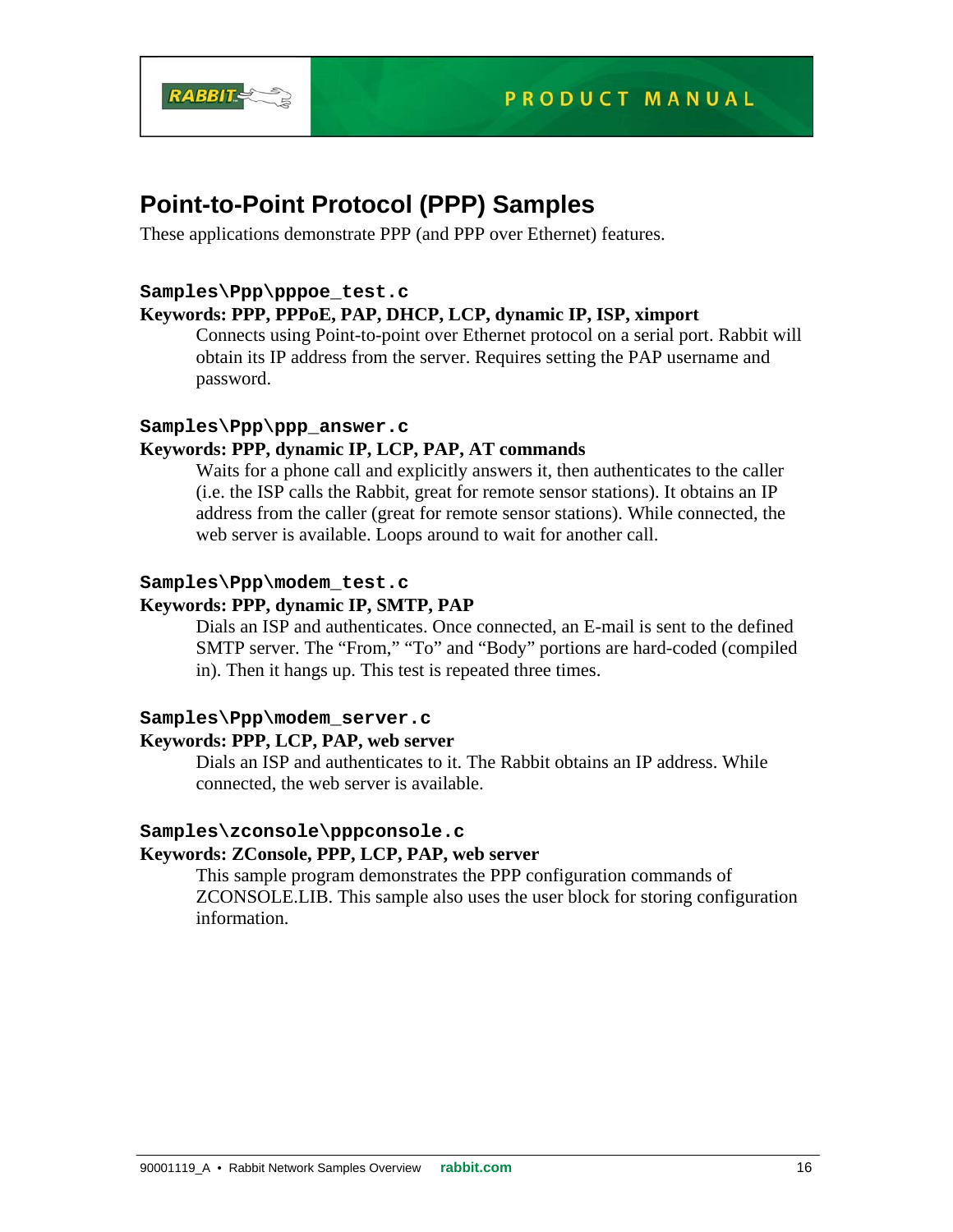



# **RabbitWeb Samples**

These programs all make use of the RabbitWeb extensions for the HTTP server library. These extensions ease the chore of creating a web interface for your device with complex error checking, error reporting, and error correction. It is particularly useful in creating configuration interfaces or monitoring interfaces.

## **Samples\Tcpip\rabbitweb\arrays.c Keywords: HTTP, RabbitWeb**

Demonstrates the use of arrays in the RabbitWeb HTTP enhancements. This sample shows how to register array variables for use in your web pages, as well as how to use them within your web pages.

## **Samples\Tcpip\rabbitweb\auth.c Keywords: HTTP, RabbitWeb**

Demonstrates the use of authentication features for variables in the RabbitWeb HTTP enhancements. These authentication features allow you to restrict which users can update which variables.

## **Samples\Tcpip\rabbitweb\ethernet\_to\_serial.c Keywords: HTTP, RabbitWeb**

Uses the RabbitWeb HTTP enhancements to configure a simple Ethernet-to-serial converter. Each serial port can be associated with a specific TCP port. The Rabbit will listen on each of these TCP ports for a connection, which will then be associated with a specific serial port. Data will then be shuttled between the serial and Ethernet connections. Note that this sample can also be used for Wi-Fi interfaces to make a Wi-Fi-to-serial converter.

## **Samples\Tcpip\rabbitweb\humidity.c**

## **Keywords: HTTP, RabbitWeb**

This is a simple RabbitWeb sample based on a humidity monitor. It demonstrates some simple #web variable registration along with the authentication features.

## **Samples\Tcpip\rabbitweb\selection.c Keywords: HTTP, RabbitWeb**

Demonstrates the use of the selection variables feature in the RabbitWeb HTTP enhancements. Selection variables allow for easy implementation of pull-down menus in web pages.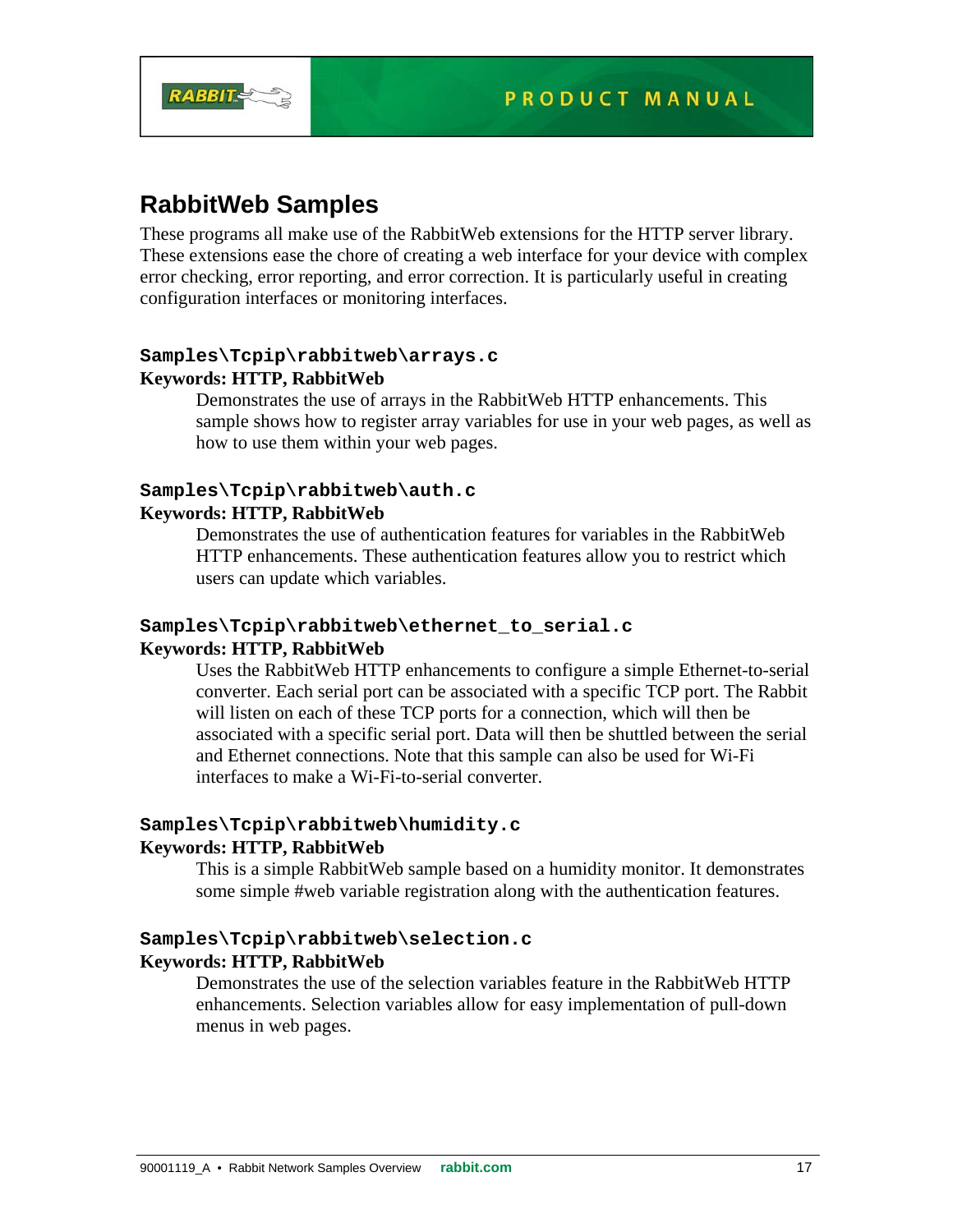

#### **Samples\Tcpip\rabbitweb\structures.c**

#### **Keywords: HTTP, RabbitWeb**

Shows the use of structures in the RabbitWeb HTTP enhancements. This sample shows how to register structure variables for use in your web pages, as well as how to use them within your web pages.

## **Samples\Tcpip\rabbitweb\updating.c Keywords: HTTP, RabbitWeb**

Demonstrates the use of the updating() feature in the RabbitWeb HTTP enhancements. This feature allows a web page to behave differently based on whether it is being loaded as a result of a user update or not. For example, this program redirects the web browser to a success page after the user has updated information in the web interface.

#### **Samples\Tcpip\rabbitweb\web.c Keywords: HTTP, RabbitWeb**

Demonstrates the basic use of the #web registration statement in the RabbitWeb HTTP enhancements. This statement registers global variables in the C program with the web server such that ZHTML scripting tags can be used to access them.

#### **Samples\Tcpip\rabbitweb\web\_error.c**

#### **Keywords: HTTP, RabbitWeb**

Demonstrates the use of the WEB\_ERROR() feature, along with displaying these errors in web pages, in the RabbitWeb HTTP enhancements. WEB\_ERROR() can be used to display an error message specific to the error in the user input.

## **Samples\Tcpip\rabbitweb\web\_update.c**

#### **Keywords: HTTP, RabbitWeb**

Demonstrates the use of the #web\_update feature in the RabbitWeb HTTP enhancements, which allows the program to be notified when certain variables have acquired new values.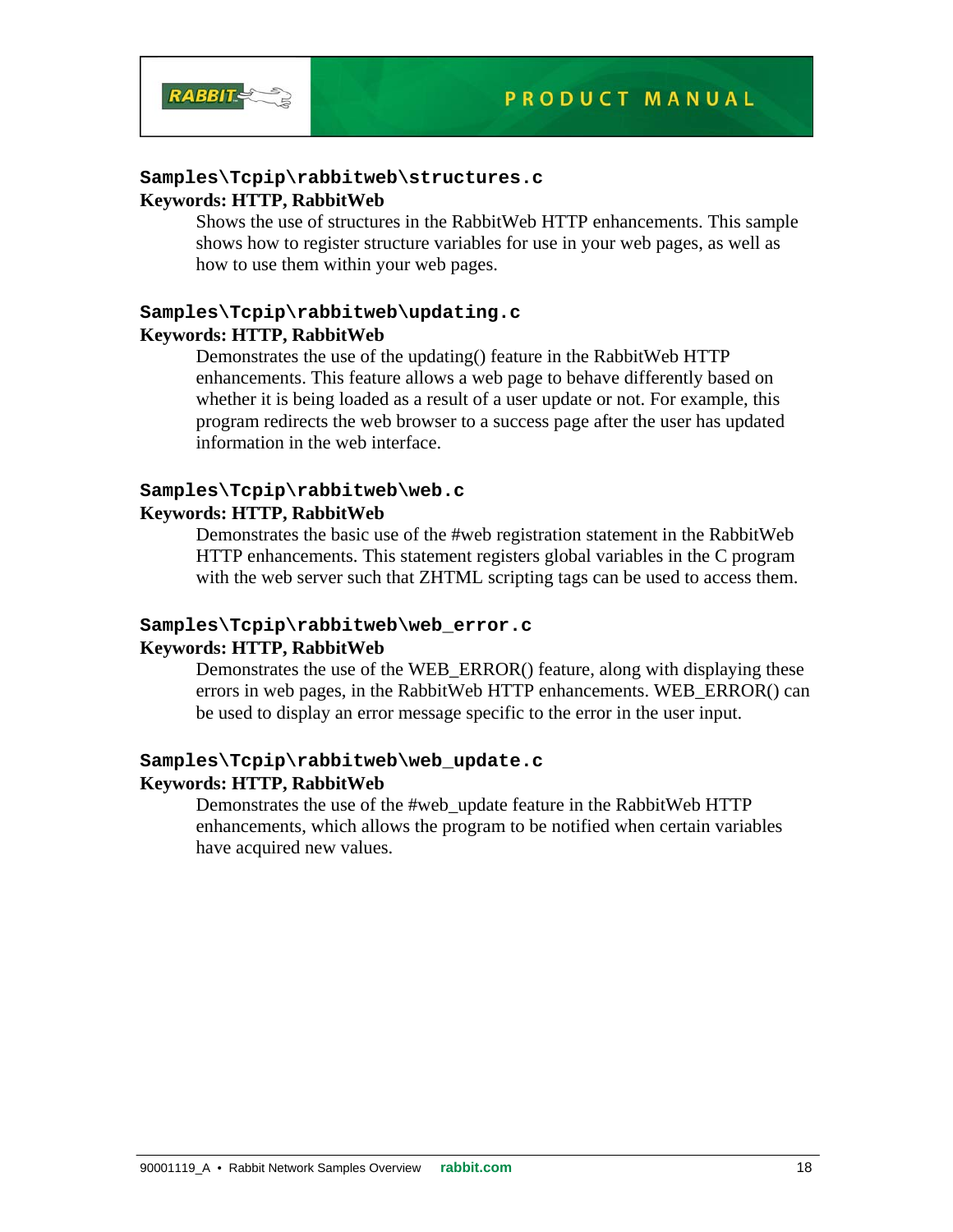

# **SNMP Samples**

This group of samples requires the SNMP (Simple Network Management Protocol) module which is available for purchase from Rabbit. The SNMP module implements SNMP version 1 and is used to manage and monitor network devices. SNMP is often used for network routers, switches, and printers. The SNMP module provides API-level access to building a MIB (Management Information Base).

## **Samples\Tcpip\snmp\mibtest.c Keywords: SNMP, MIB**

This demo shows only the MIB (Management Information Base) part of the SNMP suite. It allows you to interactively add and delte objects, and examine the MIB tree.

## **Samples\Tcpip\snmp\snmp1.c Keywords: SNMP, MIB**

This sample demonstrates how to use the SNMP library. It defines a number of read-only and read-write managed variables which can be browsed and manipulated from an SNMP browser. It also demonstrates the use of SNMP traps.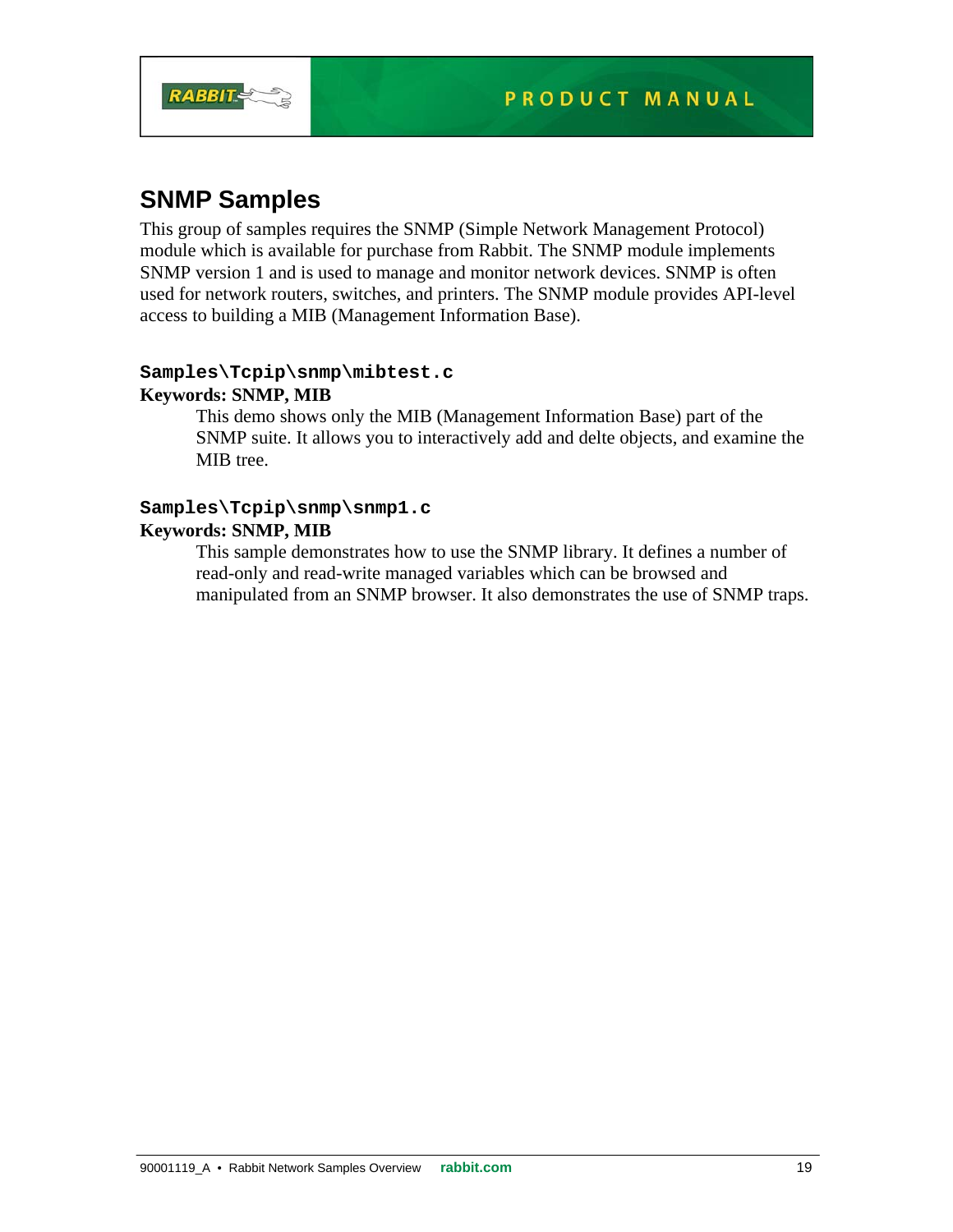

# **SSL/TLS Samples**

These samples show how to use the Rabbit SSL/TLS module. The SSL module provides support for HTTPS, which is HTTP over SSLv3 and TLSv1 (TLS is the successor to SSL). Essentially, this means that the software provides for a secure web site where all communication between the web browser and web server is encrypted. To use these samples, you will first need to create a certificate for your web server. See the SSL module documentation as well as the SSL certificate generator utility in Utilities\SSL\_Utilities\certificate.exe.

## **Samples\Tcpip\ssl\https\ssl\_authentication.c Keywords: SSL, TLS, HTTP, HTTPS, authentication**

This sample is a modification of authentication.c (in the HTTP samples folder) to do HTTP authentication over HTTPS, secured by SSL. This sample shows how to use HTTP authentication (both basic mode and digest mode) with the HTTP (web server) library. Authentication allows restricting access to content based on username/password credentials.

## **Samples\Tcpip\ssl\https\ssl\_cgi.c Keywords: SSL, TLS, HTTP, HTTPS, CGI**

This sample is a modification of cgi.c (in the HTTP samples folder) to do HTTP authentication over HTTPS, secured by SSL. Demonstrates a CGI function with the HTTP server library. **HTTPSPEC\_FUNCTION** means a function will be creating the whole page dynamically. This program outputs a simple counter, incremented each time the CGI page is accessed. The function **http** date  $str()$  is used in the header, and **cgi\_sendstring()** sends the whole response to the browser. The counter is not referenced using SSI.

## **Samples\Tcpip\ssl\https\ssl\_form.c**

## **Keywords: SSL, TLS, HTTP, HTTPS, Forms, SSPEC**

This sample is a modification of form1.c (in the HTTP samples folder) to do HTTP authentication over HTTPS, secured by SSL. Demonstrates dynamically building adding pages to the HTTP server. These pages have forms with two dependent variables. Software validates this, and rejects incorrect values. See the RabbitWeb software module for a better way to solve this problem.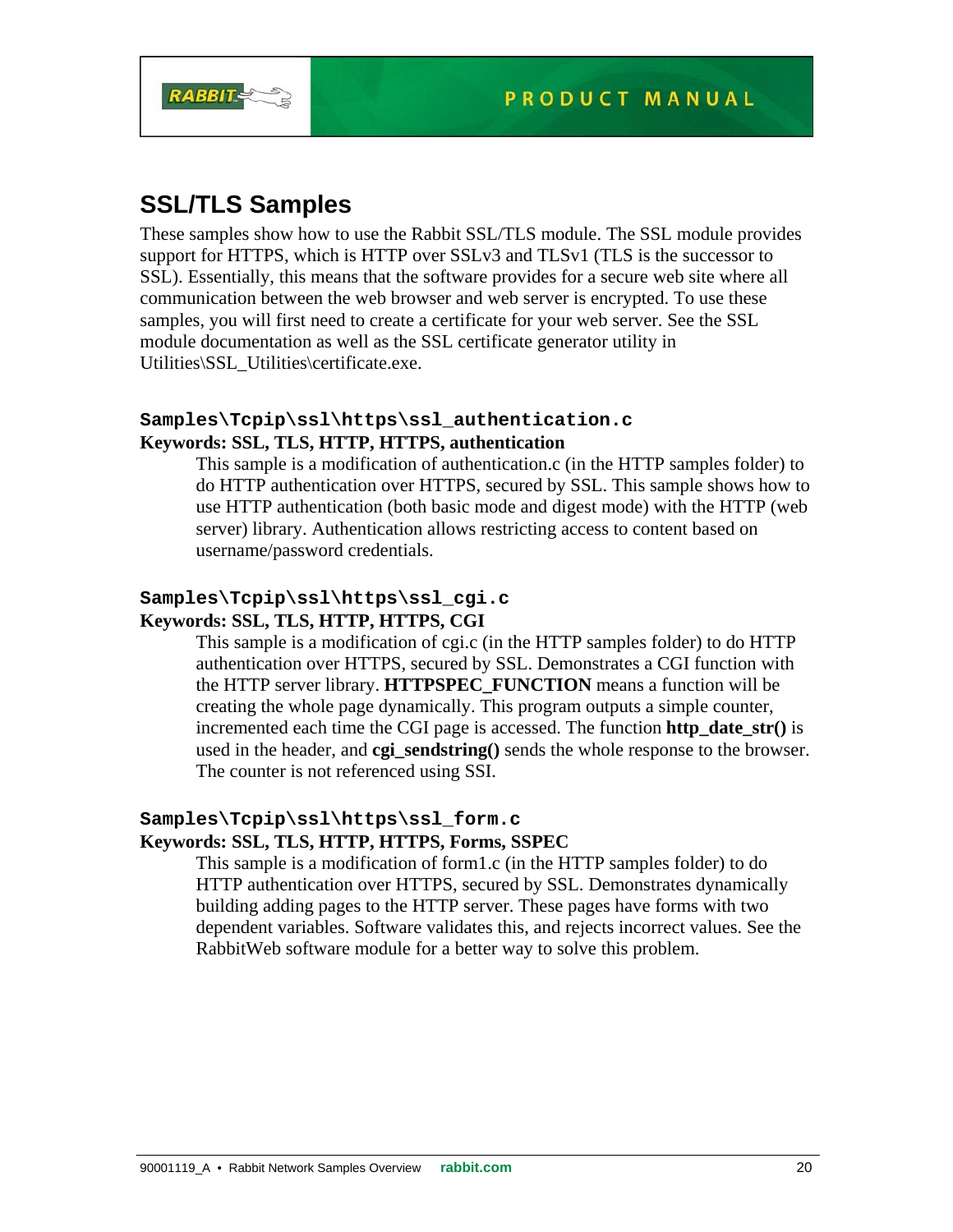

# **Samples\Tcpip\ssl\https\ssl\_ssi.c**

## **Keywords: SSL, TLS, HTTP, HTTPS, dynamic web page, SSI**

This sample is a modification of ssi.c (in the HTTP samples folder) to do HTTP authentication over HTTPS, secured by SSL. Uses SSI (server-side includes) to display the state of four virtual lights. After the user hits a (web page) button, the form submits to update the LED states. This program simulates the LED's. See your device's user manual for a program that can change actual LED's on your device.

## **Samples\Tcpip\ssl\https\ssl\_static.c Keywords: SSL, TLS, HTTP, HTTPS, static web page**

This sample is a modification of static.c (in the HTTP samples folder) to do HTTP authentication over HTTPS, secured by SSL. A very basic web server example with static pages. This program completely initializes the library, outputting a basic static web page. Contains lots of comments explaining the defines and settings.

## **Samples\Tcpip\ssl\https\ssl\_zimport.c Keywords: SSL, TLS, HTTP, HTTPS, zimport**

This sample is a modification of zimport.c (in the HTTP samples folder) to do HTTP authentication over HTTPS, secured by SSL. This program uses the ZIMPORT.LIB library to compress web pages that are served by the HTTP server. It demonstrates a couple of different ways in which compressed files can be used with the HTTP server.